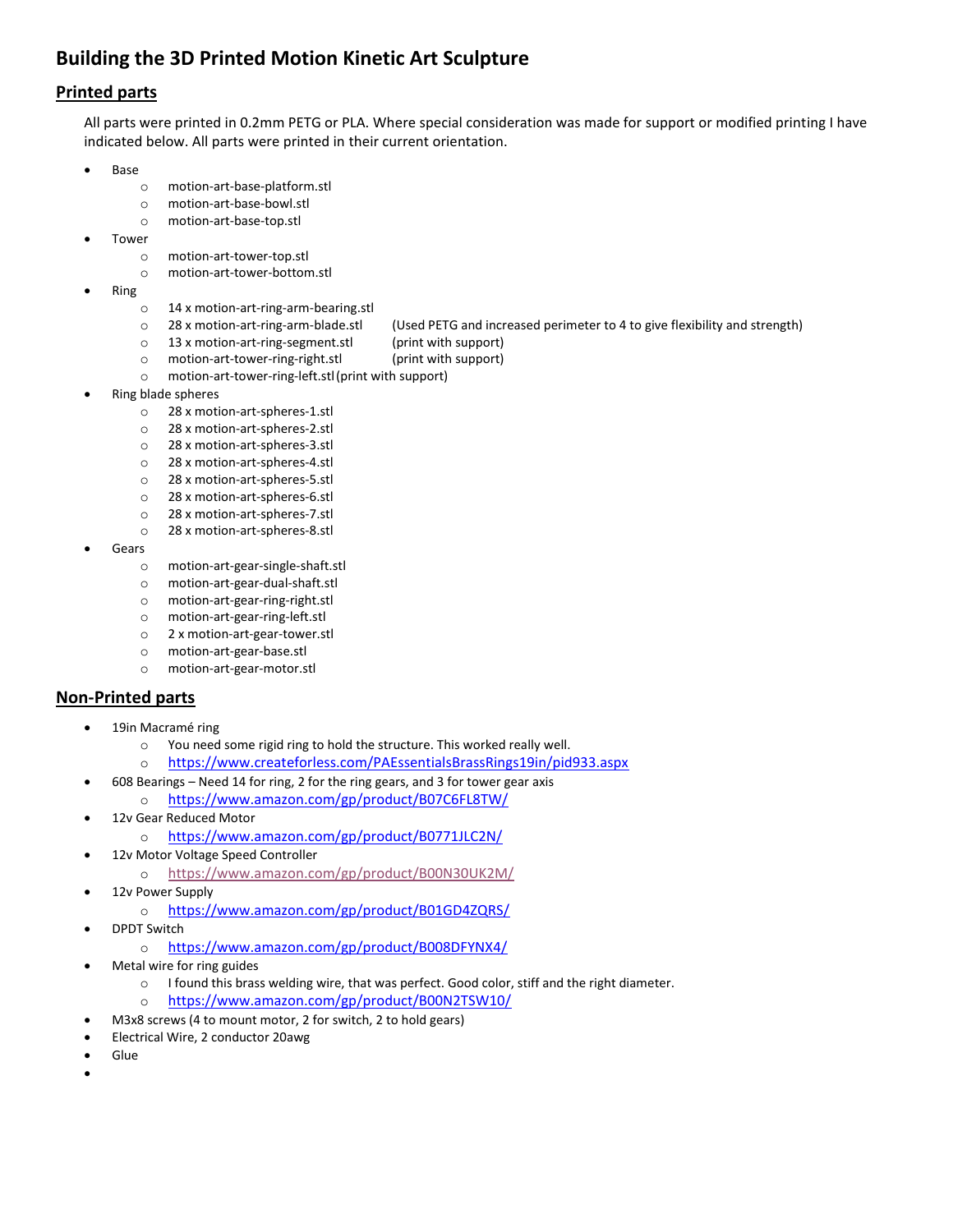## **Assembly Instructions**

- Base
	- $\circ$  The base was designed in three parts ease of assembly ease and to keep the total print time down per printed object.
	- $\circ$  The bowl can be attached to the platform before anything else except it makes it harder to reach the screws to mount the motor. You can do it with a small hex wrench, but it is easier before attaching the bowl.
	- $\circ$  The bowl snaps in place. I glued the parts together since I didn't see a need to remove it in the future.
	- o There is a vertical hole running through the four pillars that connect to the top. In early prints I managed to snap off the tip of one of the pillars in the top, so I created the holes to glue a piece of wire in it to give it strength. You don't really need it if the top fit isn't very tight, but it can't hurt.
- **Tower** 
	- $\circ$  The tower was designed in two parts for assembly ease and to keep the printed object down.
	- o You will want to glue the tower bottom to the top.
	- $\circ$  I didn't need to glue the tower to the base top because the fit was tight. If you decide glue it, don't do it until after the gears are in place on the tower.
	- $\circ$  I would advise against gluing the tower to base top because you will need to glue the tower to the ring, and the sculpture starts getting pretty large at that point.
- Ring
	- o The ridged brass ring will need to be split. I cut it along the weld joint.
	- o Push the 608 bearing in to the motion-art-ring-arm-bearing part.
		- The fit is tight. I found it easy to put them on a hard floor and push down with my heel ;-)
	- o You will slide one segment and then the bearing part onto the ring 14 times.
		- Make sure the bearings are all aligned facing the same way.
		- You need to have the small double holes on the bearing edge face the single hole on the opposite piece.
			- These holes are where the guide wires are placed.
		- Each segment force fits in to the next segment with the bearing in between and free to turn.
	- o The tower ring right and left are then slid onto the ring on each end.
	- o Attaching ring guide wires
		- The guide wires are the connection from one arm-bearing to the next. As they move around the from outside to inside the ring, the spacing is contracted towards the inside and expands again as it moves to the outside. They need to move smoothly and stay in contact
		- You will need 14 100mm length single wires and 14 200mm bent in half—so 100mm long wires.
			- Make sure the bent loop in the wire end isn't so narrow that the single wire can't slide back and forth between the bent wire.
		- **■** I used superglue to glue these wires to the motion-art-ring-arm-bearing piece.
			- A single wire goes on the side with one hole and the loop on the side with the double holes.
		- The single wire should end in the middle of the double wire.
		- **EXECT After you attach the wires, you should be able to turn the center arm bearing and the other bearings** should all follow the same movement.
			- You might need to bend the wires some to make sure it works properly.
	- o Once I trial fit the segment and bearings to be even across the ring, I went back and used a little contact cement to make sure they didn't slide around. You shouldn't need this.
- **Gears** 
	- $\circ$  A 608 bearing needs to be pressed into the two motion-art-gear-rings (left and right).
		- Once again, this is a tight fit.
	- o Slide the bearing gears on to each side of the ring next to the smaller tower ring segments.
		- Note that the gears have the same single and double holes.
			- Make sure that the single gear hole faces the double holes on the edge of the opposite bearing piece and the double holes face a single hole.
	- o On the tower you will insert 3 608 bearings into the obvious holes.
		- **■** If this fit is loose, you might want to put a little glue in the hole to hold the bearings in place
	- o Insert and center the motion-art-gear-dual-shaft through the upper bearings on the tower.
	- $\circ$  Insert into the hole the motion-art-gear-single-shaft in to the lower bearing so that the half circle portion of the shaft sticks far enough out to be able to place the gear on it.
	- o Place the 2 identical motion-art-gear-tower gears on each side of the tower.
		- I designed these with M3 screw holes so that they maintained their alignment. If your fit is tight, then you won't need the set screws.